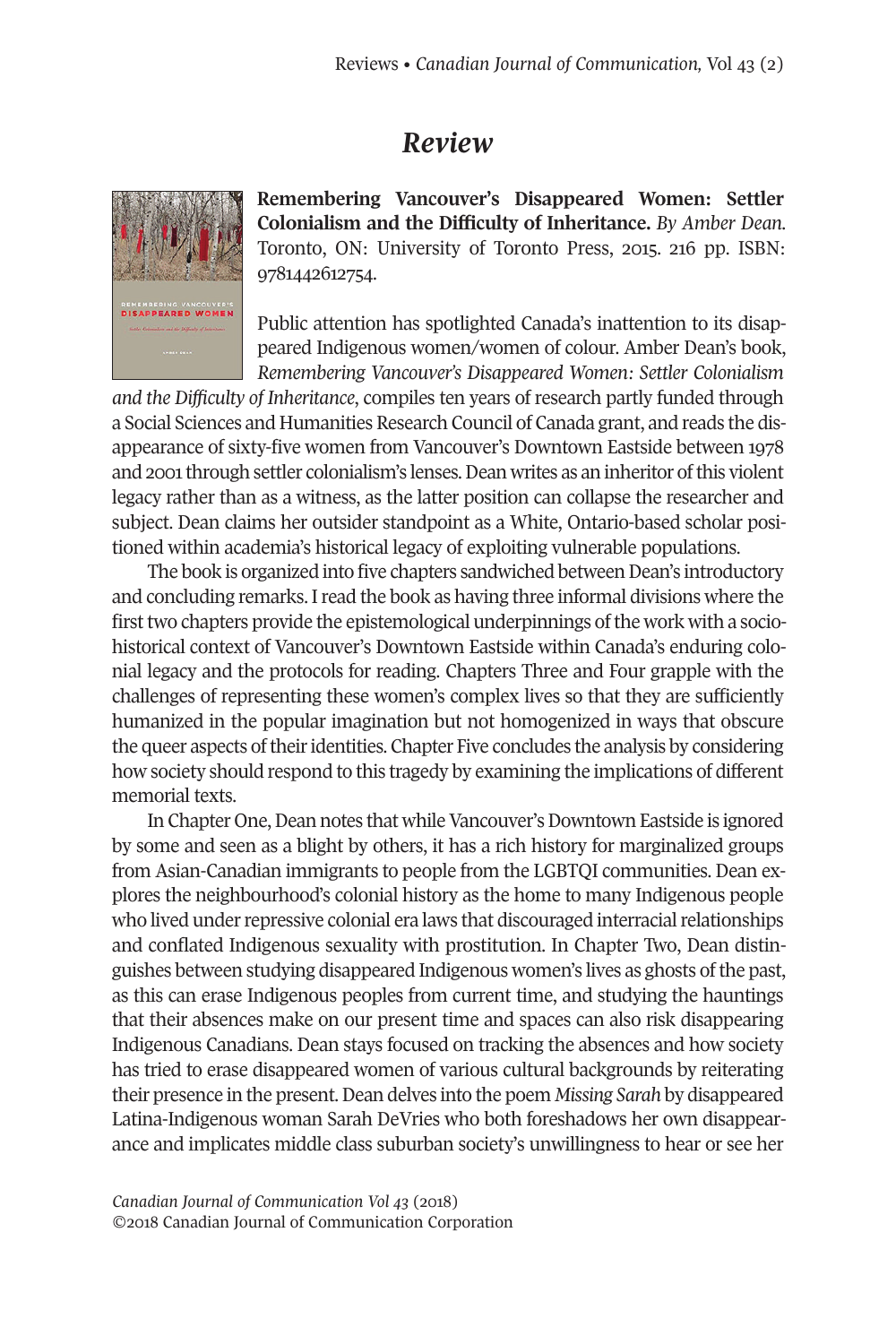as a victim of violence. This section speaks mostto reversing the erasure of disappeared women and Dean's analysis would be arguably enriched by more chances to hear the women's voices through their writings and artifacts, though given the marginalized status of disappeared women such remembrances might not have been available to Dean and/or might not have been preserved.

In Chapter Three, Dean examines how visual representations of disappeared women, both in police mugshots used in missing person posters and in the artists'renderings meant to humanize the victims, deserve equal critical analysis. The former deserve interrogation because they criminalize the women, group them in ways that magnify their deviance and anonymity, and are often out of date. Attempts by the Everybody Deserves a Name (EDAN) organization to humanize the women with pencil sketches are also critiqued by Dean who notes the tendency of such works to heteronormatively feminize the women, race them as white, and situate them within the middle class. In this section, Dean draws on Roland Barthes (2010) work on the punctum (i.e., the thing in a photo that attracts our eye or punctures us) and the stadium (i.e., the ways we are trained to generically recognize and categorize photos). In a police photo of disappeared woman, Helen Hallmark, Dean sees no punctum but classifies it as a generic mugshot (i.e., stadium) while other photos of Hallmark, Dean argues, have clear puncta offamily and social connection.Dean's discussion ofimages would benefit from reprints of the photos that she describes. However, because the photos come from family sources they might be unwilling to give Dean permission to publish personal images for fear that they could be misinterpreted, misused, and/or used to exploit their disappeared loved one. I appreciate Dean's unwillingness to accept the humanizing of the women by organizations like EDAN as an easy answer to the problem of how disappeared women are dehumanized. For as Dean explores in Chapter Four, attractive artistic portraits and depictions of the women as mothers, daughters, and sisters can erase the women's identities as sex workers on the margins of society. This erasure ties/connects into larger sexual and colonial discourses that seek to erase Indigenous women, and women in general, through sexual objectification and racial othering.

Dean's fifth and final chapter examines how memorials can avoid dichotomizing disappeared women's lives into the grievable and not-grievable. Dean approaches an analysis of different memorial texts through the theoretical lenses of remembrance on one hand as strategic remembrance, that works to identify things we can do in the present to address an injustice moving forward, and the more challenging remembrance as a difficult return, that implicates us for our role in the social injustices that lead to the losses of lives that we are remembering. For example, Dean critiques a memorial of a bench and a memorial stone to remember the women in Create a Real Available Bench (CRAB) Park to be an act of strategic remembrance because it is about remembering a loss in the present and the future, though she recognizes the value in having a physical place to go in the physical absence of a body to mourn. Similarly, Dean reads Rebecca Belmore's (2002) art/video installation, *The Named and the Unnamed*, specifically how Belmore symbolically reenacts the colonial and sexual violence by using her own body as a stand-in for that of the disappeared women, for how it, along with other elements of the performance, implicates the viewer as a par-